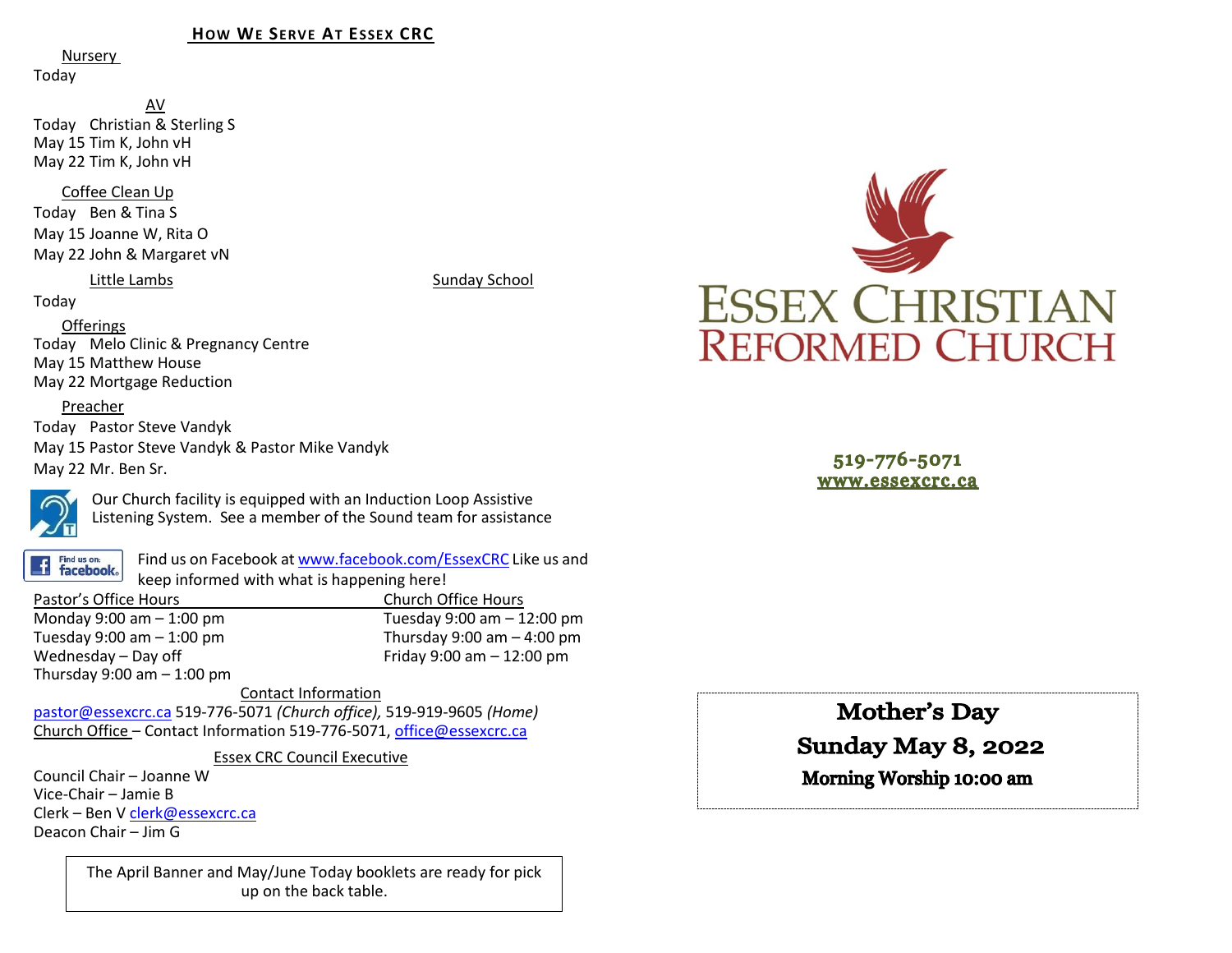### **MOTHER'S DAY SUNDAY MAY 8, 2022**

Welcome to everyone either here in-person or online to our worship service this morning. Do plan to stay and enjoy a cup of coffee with us in the fellowship hall.

Our Church Family

Keep those family members and friends in prayer as they endure with various health issues **Jack D**, **Lea H, Anna R, Gerry S, Doris V, Wilma W, Johanna W** along with our elderly in care homes or those receiving extra support (**Pete & Betty A**, **CoryB**, **DinyK, Nick KSr,John O**and **AnnaP**).

# BIRTHDAY GREETINGS

Congratulations to Betty B (Mon), Homer V & Amanda R (Tues), Emily K (Wed) and Sandra Z (Sat). May the Lord bless you!

What is Happening This Week

10:00 am – Sunday Morning Worship with Pastor Steve Vandyk in-person or online at Facebook/Essex CRC.

11:30 am – Connection Corner

Connection Corner – Monday at 6:30 pm on Zoom

Connection Corner - Wednesday at 10:00 am

Connection Corner – Wednesday 7:00 pm at the home of Andrea S

Youth Connection Corner – Wednesday at 7:00 pm on Zoom

Connection Corner – Saturday at 9:00 am in the Cadet Garage

# Next Sunday May 15, 2022

10:00 am – Sunday Morning Worship with Pastor Steve Vandyk in-person or online at Facebook/EssexCRC. We will witness the baptism of Brayden Micah son of Pastor Steve & Rosanne Vandyk

### SAVE THE DATE

Mark your calendars and plan to attend a Potluck Lunch after church on Sunday, June  $5<sup>th</sup>$ ! More details to follow.

# GET INSPIRED THIS SUMMER

Join us August 4-6 in Tinley Park, near Chicago for Inspire 2022. Be refreshed by three days of speakers, worship, workshops, prayer, and fellowship with CRC members from across the continent. **Register now for the early bird rate, and gather five or more from one church to get the group rate!** Learn more at [www.crcna.org/inspire](http://www.crcna.org/inspire)

# FROM THE CHURCH OFFICE

I will be out of the office from May  $9 - 20$ , 2002. We will try to send out emails and weekly updates to keep members informed.

Weekly Offerings

## Today's offerings are for the **FINANCIAL MINISTRY PLAN** and **MELO CLINIC & PREGNANCY CENTRE**

We have two ways for you to give. The first opportunity to give is during the offering today, or take a baby bottle and fill it up during the Change-4- Life Campaign. Either way it is a great way to help women and families here is Essex County. You are not limited to only 1 way to give you may choose both ways!

CHANGE-4-LIFE – MOTHER'S DAY TO FATHER'S DAY On Sunday May 8, we are encouraged you to take a baby bottle on the back table and fill it with your spare change. This money will be used to help support couples and women who are facing an unplanned pregnancy. Counselling and assistance are available from the Melo Clinic and Pregnancy Centre in Leamington and Windsor. Bring back your bottle on Father's Day June 19, 2022. Please make sure your envelope number is included in the bottle. For more information, see one of the Deacons.

May 15 offering is for Matthew House – This offering will help the Matthew House which is a Christian organization supported by churches and individuals of different denominations to help refugees who are fleeing for their lives and coming to Canada. They are not part of any government program and receive no subsidies directly from the government. Since the inception of Matthew House about 500 refugees have been helped to establish themselves. Please give generously to help this Windsor-based organization help others get a start in Canada.

# JOIN US IN PRAYING FOR SYNOD 2022

Synodical delegates, church leaders, and CRCNA members across the continent are praying for Synod 2022. Please join us! Prayer gatherings for synodical delegates are scheduled for May 11 and May 25. We will post prayer guides on the Network each time so that you can pray with us at a time that works for you as families, individuals, church councils, small groups, and others. Need some prayer points to pray through now? Find the April 27 prayer guide at [https://netwrok.crcna.org/prayer/prayer](https://netwrok.crcna.org/prayer/prayer-guide-synod-psalm-13)[guide-synod-psalm-13](https://netwrok.crcna.org/prayer/prayer-guide-synod-psalm-13)

LET'S JOIN WORLD RENEW IN CELEBRATING MOMS OF HOPE A Mom of Hope is a woman who knows she is blessed by God with skills and resources to support her family. She looks to the future trusting in God's love and abundance. Today, your gift to World Renew's Free A Family® program will help equip mothers in vulnerable communities around the world to overcome trauma, multiply their income, and gain access to education and training so they can become Moms of Hope. To donate, call 1-888-WRLD-RNW or go online to: [www.worldrenew.ca/momsofhope](http://www.worldrenew.ca/momsofhope)